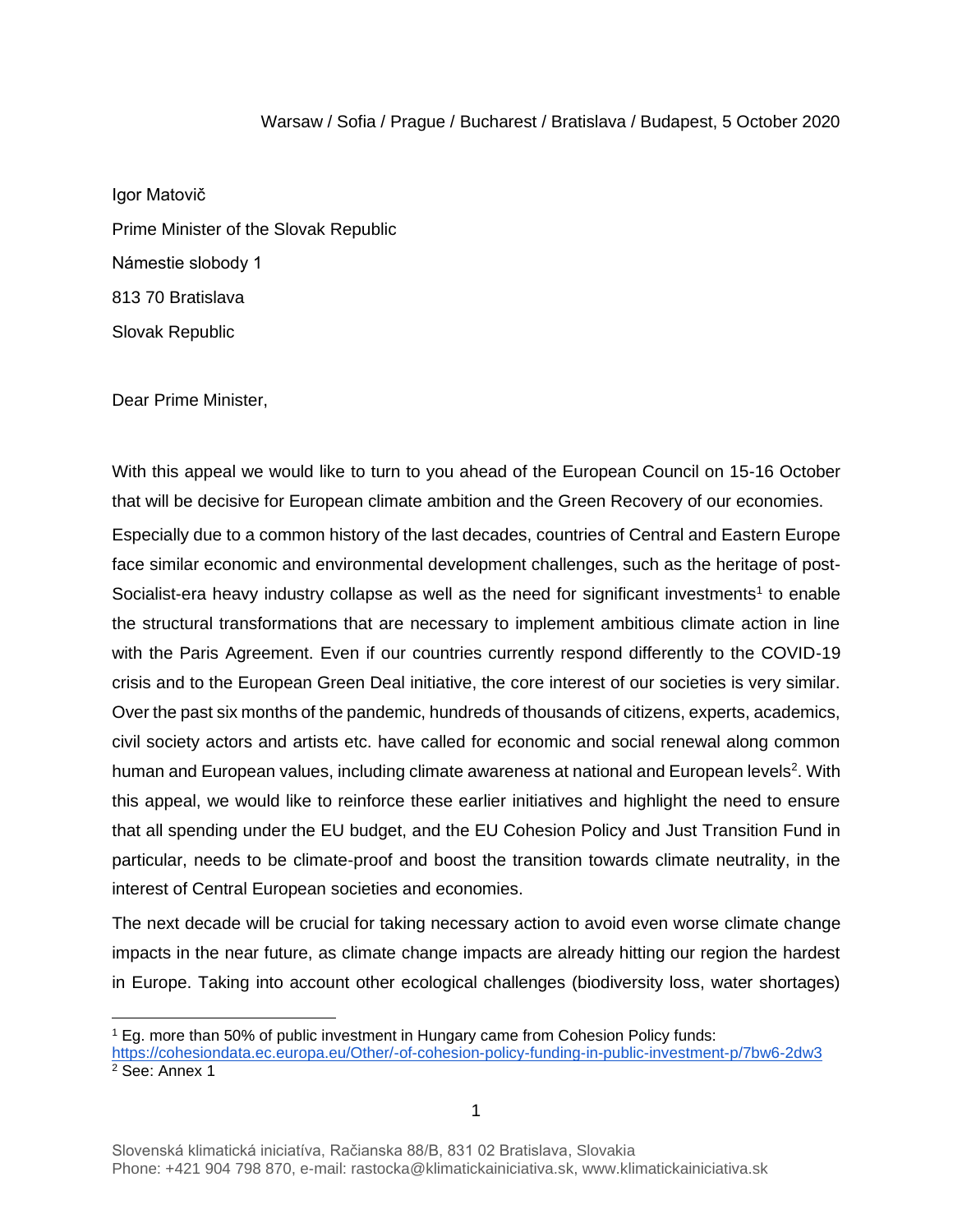the need to develop comprehensive strategies on how to take care of people and the environment is more crucial and urgent than ever. Only by increasing climate action now, we may avoid the most severe extreme weather impacts such as substantial decline of crop yields, increased water distress, heat wave frequency and severity, expected to cause EU welfare losses of 175 billion EUR per year<sup>3</sup>. We are alarmingly off track with the Paris Agreement goal to limit temperature rise to 1.5°C, and are heading towards a world that is 3-4 degrees Celsius hotter than preindustrial levels by the end of this century with current unsustainable policies. It is therefore crucial for the EU to fully act on its commitment under the Paris Agreement.

We cannot exit from the current economic crisis by deepening other existing ones. We need reforms and smart policy that can effectively address the multiple economic, health and climate crises at the same time. The Central European region cannot lag behind anymore in this process, and there is growing support for much more ambitious climate action and a more sustainable economic model in our countries - Bulgaria, Czech Republic, Hungary, Poland, Romania and Slovakia.

Now, just before the European Council on 15-16 October that shall address enhancing the EU 2030 climate target, with Member States currently drafting their national Recovery and Resilience Plans as well as their EU funds spending plans, it is a pivotal moment for ambitious climate action both at European and national levels. This is why we, as representatives of the Central European civil society, businesses, cities and local and regional initiatives, and academia are calling on you to engage in a just and fair green economic recovery that would:

- Ensure that EU climate action is in line with the 1.5°C goal of the Paris Agreement by supporting the increase of the EU climate target to at least 65% emission reductions, compared to 1990 levels;
- Make the European Green Deal, the EU budget and Member States' recovery and climate strategies ambitious and coherent by ensuring that EU taxpayers' money and investments are driving climate action as much as possible;

<sup>3</sup> JRC (2020). Climate change impacts and adaptation in Europe (PESETA IV). <https://ec.europa.eu/jrc/en/peseta-iv>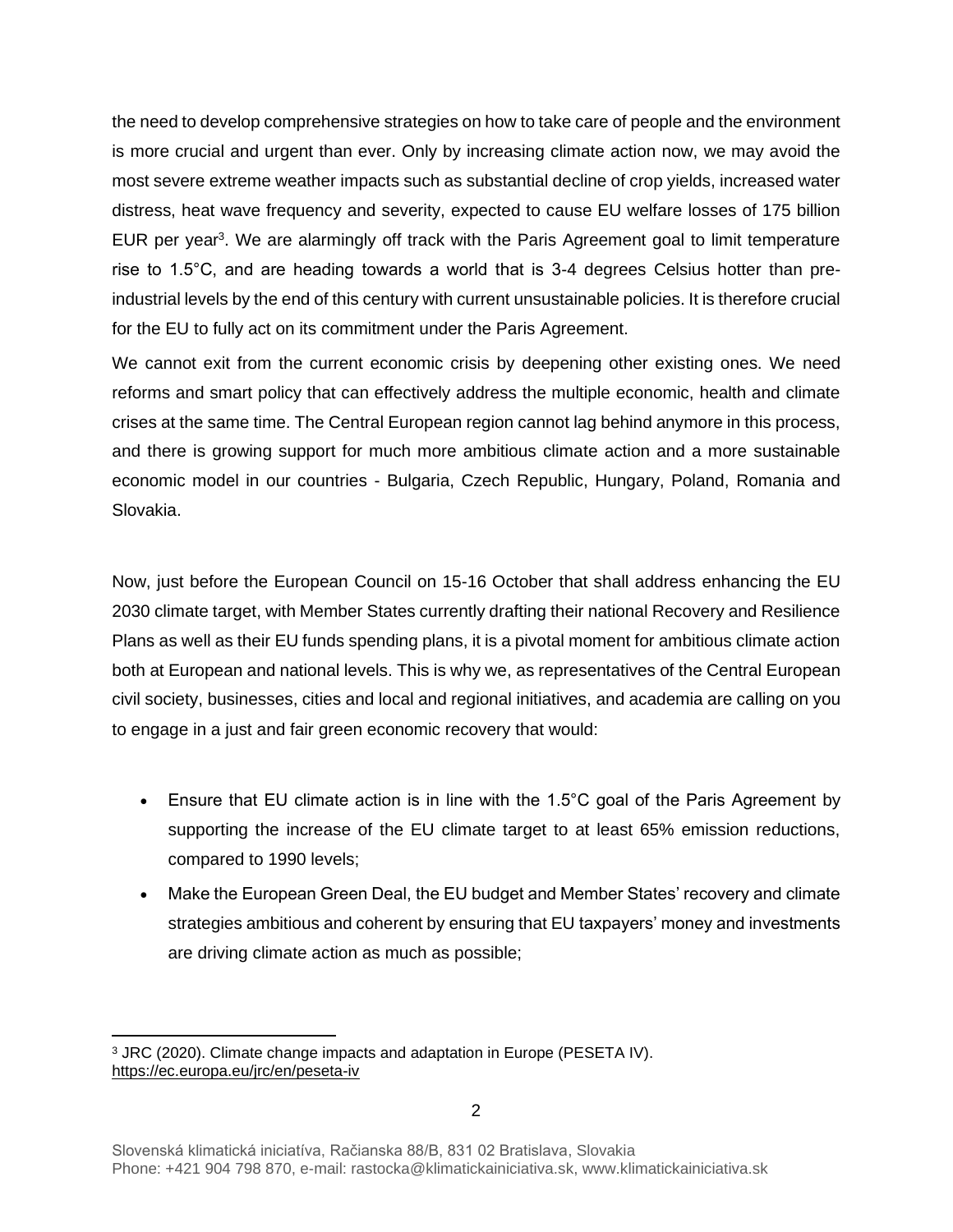- Enhance social justice while combating the climate and other ecological crises we are facing;
- Be based on a deep re-thinking of our current economic model to make it compatible with climate protection and social justice, instead of quick fixes;
- Create quality, stable and healthy jobs and push for innovations to serve us and future generations, and build prospects for a sustainable future;
- Include public support for policies and projects that combine climate action with improving air, water and soil quality, public services such as health care and education;
- Develop energy efficiency measures and support for renewable energy sources, sustainable transportation and mobility, and focus on agriculture and food;
- Place European values, democracy and solidarity in its core; improve participation and transparency in designing overarching policies and particular solutions.

Comprehensive green recovery strategies and particular solutions are already there, developed and supported by various stakeholders and civil society. Recovery packages and financial stimulus measures that are being prepared by the European Union and Member States provide a unique opportunity to focus on the social and economic co-benefits of ambitious climate action, also for the Central European region.

Yours Sincerely,

Liliana Rástocká Slovak Climate Initiative

Katarína Juríková Greenpeace Slovakia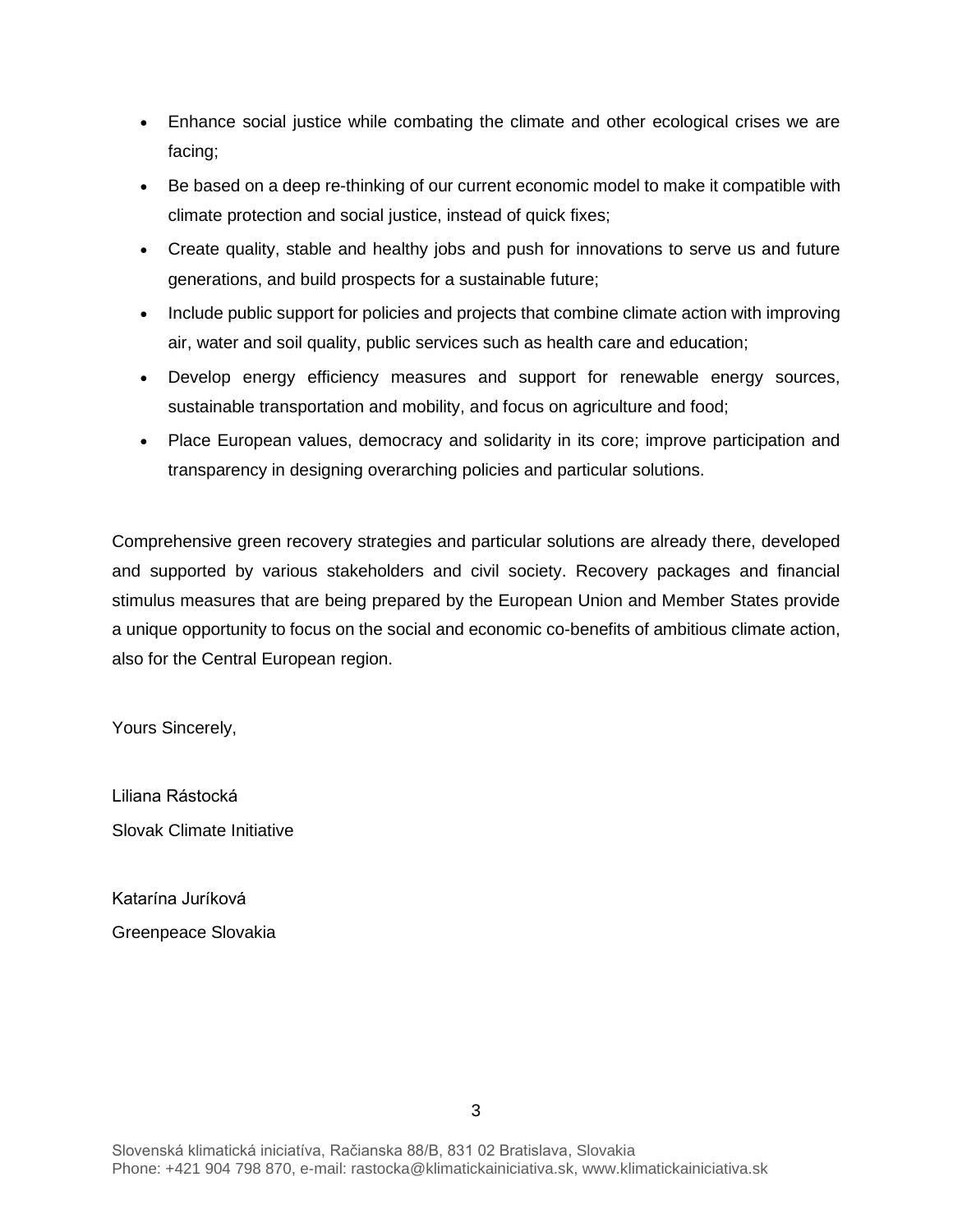On behalf of over 180 organisations from Bulgaria, Czech Rep., Hungary, Poland, Romania and Slovakia (see: Annex 2).

The appeal will be forwarded for notice to:

- Eduard Heger, Deputy Prime Minister and Minister for Finance
- Veronika Remišová, Deputy Prime Minister and Minister for Investment, Regional Development, and Innovation
- Richard Sulík, Deputy Prime Minister and Minister for the Economy
- Ján Budaj, Minister of the Environment
- Tomáš Valášek, Chairman of the Committee on European Affairs, National Council of the Slovak Republic
- Frans Timmermans, First Executive Vice-President of the European Commission
- Ursula von der Leyen, President of the European Commission
- David Maria Sassoli, President of the European Parliament
- Charles Michel, President of the European Council
- Angela Merkel, on behalf of the German EU Council presidency

The same letter is also being sent to the Bulgarian Prime Minister Boyko Borisov, Czech Prime Minister Andrej Babiš, Romanian Prime Minister Ludovic Orban, Polish Prime Minister Mateusz Morawiecki and Hungarian Prime Minister Viktor Orbán.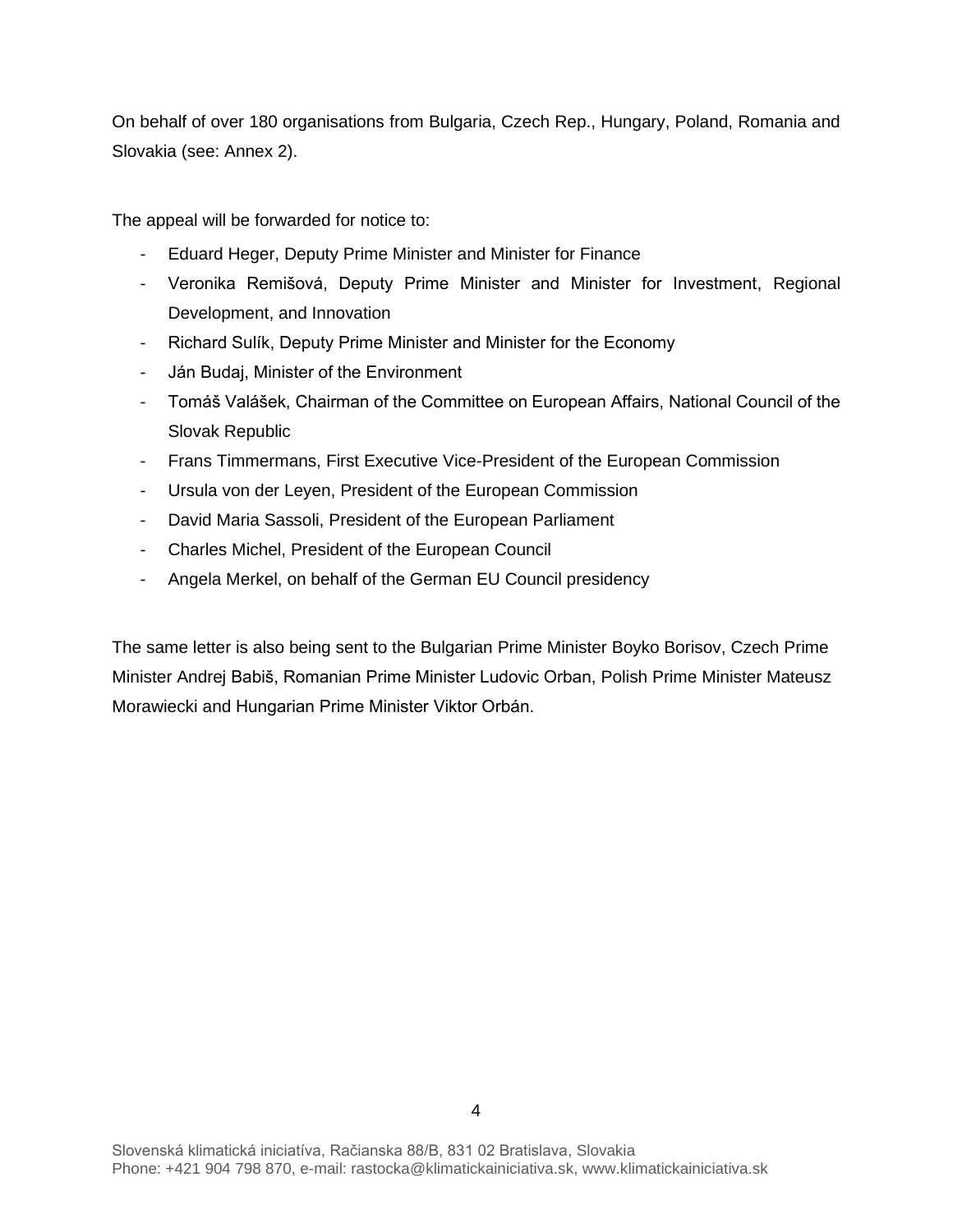# *Annex 1*

Selected green recovery initiatives:

- A. Europe
	- "Recovering Better" briefing, E3G: [https://www.e3g.org/publications/briefing](https://www.e3g.org/publications/briefing-summary-recovering-better-a-green-equitable-and-resilient-recovery/)[summary-recovering-better-a-green-equitable-and-resilient-recovery/](https://www.e3g.org/publications/briefing-summary-recovering-better-a-green-equitable-and-resilient-recovery/)
	- "New Deal for Nature and People", WWF:<https://explore.panda.org/newdeal>
	- Joint statement of the Members of the European Counc[il:](https://www.consilium.europa.eu/media/43076/26-vc-euco-statement-en.pdf)  <https://www.consilium.europa.eu/media/43076/26-vc-euco-statement-en.pdf>
	- Green 10 Letter: [https://green10.org/wp-content/uploads/2020/05/G10-letter-to-](https://green10.org/wp-content/uploads/2020/05/G10-letter-to-VDL-MFF-2021-27-and-EU-recovery-fund-May20.pdf)[VDL-MFF-2021-27-and-EU-recovery-fund-May20.pdf,](https://green10.org/wp-content/uploads/2020/05/G10-letter-to-VDL-MFF-2021-27-and-EU-recovery-fund-May20.pdf) <http://www.foeeurope.org/Green10-million-people-green-healthy-just-recovery>
	- B. Bulgaria
		- Open letter by "Coalition for Green Restart", led by Greenpeace Bulgaria, WWF Bulgaria, [MOVE.BG](http://move.bg/) and the Institute of Circular Economics: [https://move.bg/green](https://move.bg/green-restart-article-eng)[restart-article-eng](https://move.bg/green-restart-article-eng)
	- C. Czech Republic
		- Czech Climate Coalition's statement: [https://klimatickakoalice.cz/pro](https://klimatickakoalice.cz/pro-media/aktuality/stanovisko-klimaticke-koalice-a-zeleneho-kruhu-k-vychodiskum-z-koronavirove-pandemie)[media/aktuality/stanovisko-klimaticke-koalice-a-zeleneho-kruhu-k-vychodiskum-z](https://klimatickakoalice.cz/pro-media/aktuality/stanovisko-klimaticke-koalice-a-zeleneho-kruhu-k-vychodiskum-z-koronavirove-pandemie)[koronavirove-pandemie](https://klimatickakoalice.cz/pro-media/aktuality/stanovisko-klimaticke-koalice-a-zeleneho-kruhu-k-vychodiskum-z-koronavirove-pandemie)
	- D. Hungary
		- "A life-affirming society and economy" petition, Friends of the Earth Hungary[:](https://mtvsz.hu/a-life-affirming-society-and-economy-petition) <https://mtvsz.hu/a-life-affirming-society-and-economy-petition>
	- E. Poland
		- "Time for Restart":<https://www.czasnarestart.pl/#time-for-restart>
		- Polish Climate Coalition's statement: [http://www.koalicjaklimatyczna.org/stanowisko-koalicji-klimatycznej-w-sprawie](http://www.koalicjaklimatyczna.org/stanowisko-koalicji-klimatycznej-w-sprawie-odpowiedzi-na-nakladajace-sie-kryzysy-klimatyczny-zdrowotny-i-gospodarczy)[odpowiedzi-na-nakladajace-sie-kryzysy-klimatyczny-zdrowotny-i-gospodarczy](http://www.koalicjaklimatyczna.org/stanowisko-koalicji-klimatycznej-w-sprawie-odpowiedzi-na-nakladajace-sie-kryzysy-klimatyczny-zdrowotny-i-gospodarczy)
	- F. Romania
		- "Tomorrow is decided today": [https://mainesedecideazi.ro](https://mainesedecideazi.ro/)
	- G. Slovakia
		- Green Restart Initiative:<https://zelenyrestart.sk/>
		- Online campaign and petition "Clima needs you": <https://www.klimatapotrebuje.sk/>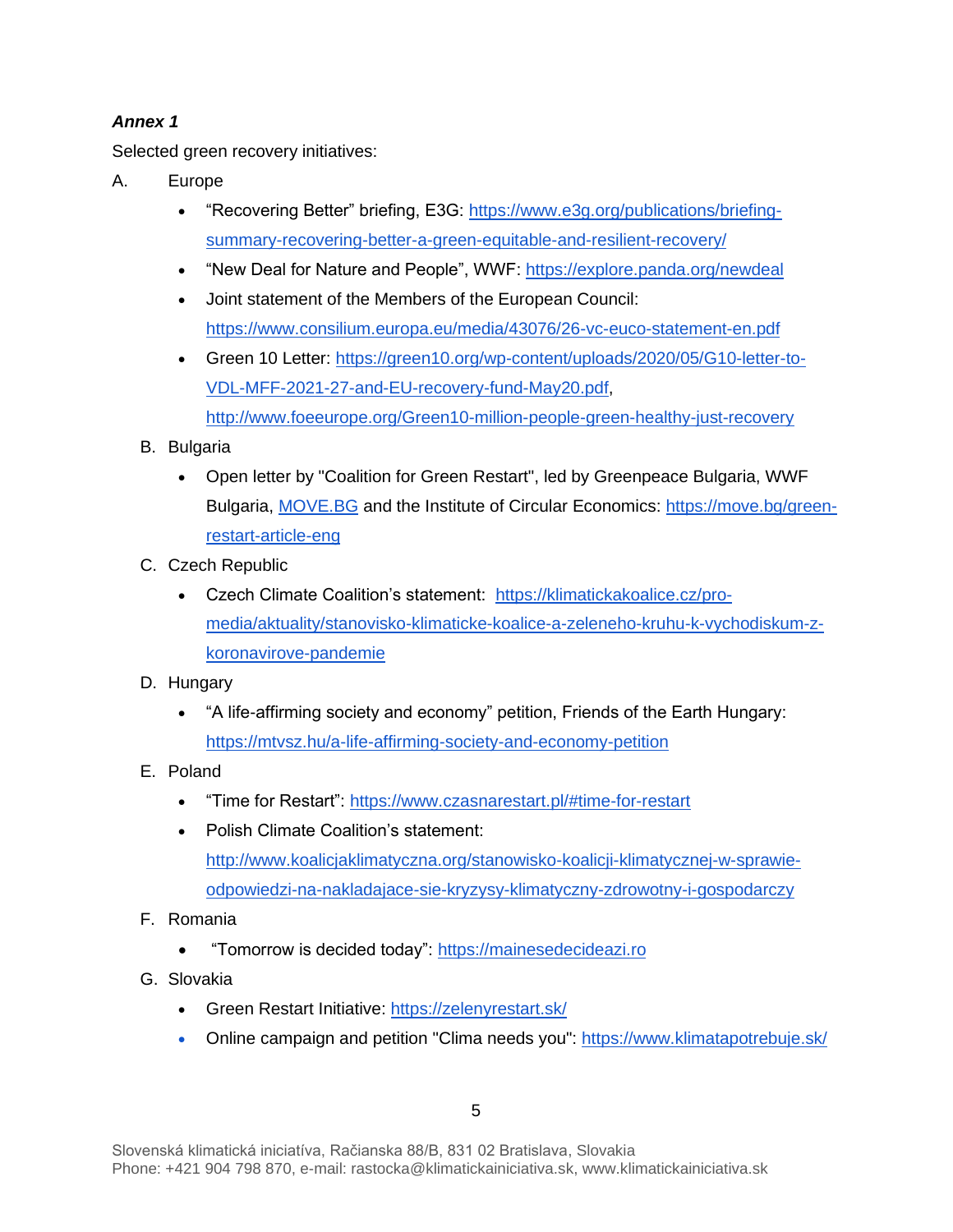# *Annex 2*

List of Bulgarian, Czech, Hungarian, Polish, Romanian, and Slovak signatories of the appeal to Central Eastern European Prime Ministers ahead of the EUCO 15/16 October 2020

## **Slovakia / Slovensko:**

- 1. Academia Istropolitana Nova / Academia Istropolitana Nova
- 2. ASPECT / ASPEKT
- 3. Blue Lemons s.r.o
- 4. Bratislava fotogenic / Bratislava fotogenická
- 5. Buildings for Future / Budovy pre budúcnosť
- 6. Carpathian Foundation / Karpatská nadácia
- 7. Center for Philanthropy / Centrum pre filantropiu n.o.
- 8. Center of Environmental Activities / Centrum environmentálnych aktivít
- 9. Civic initiative for preservation of environment / Občianska iniciatíva za zachovanie ŽP
- 10. CLIMATE COMMUNICATIONS SLOVAKIA / CLIMATE COMMUNICATIONS SLOVAKIA
- 11. Climate needs you / Klíma ťa potrebuje
- 12. Concerned Mothers / Znepokojené matky
- 13. Consumer protection organisation (S.O.S.) Poprad / Spoločnosť ochrany spotrebiteľov (S.O.S) Poprad
- 14. Ekopolis Foundation / Nadácia Ekopolis
- 15. EveryIndividualMatters
- 16. Freedom of Choice / Možnosť voľby
- 17. Fridays for Future Slovakia / Fridays for Future Slovensko
- 18. Friends of the Earth Slovakia CEPA / Priatelia Zeme CEPA
- 19. Good years 50plus / Dobré roky 50plus
- 20. Green Foundation / Green Foundation, nadácia
- 21. Greenpeace CEE Slovakia / Greenpeace Slovensko
- 22. Human Rights League Slovakia / Liga za ľudské práva
- 23. Institute for Public Affairs / Inštitút pre verejné otázky
- 24. Institute for the Circular Economy / Inštitút cirkulárnej ekonomiky, o.z.
- 25. Kapital / Kapitál
- 26. Natura Rusovce
- 27. No Time to Lose / Nestrácajme čas
- 28. Open Society Foundation / Nadácia otvorenej spoločnosti
- 29. Otherness Initiative / Iniciatíva Inakosť
- 30. OZ Liptov activists LIPA / OZ Liptovskí aktivisti LIPA
- 31. Passive House Institute Slovakia / Inštitút pre pasívne domy
- 32. People in Need Slovakia / Človek v ohrození, n.o.
- 33. Phoenix / Občianske združenie Phoenix Phoenix Polgári Társulás
- 34. Rainbow PRIDE Bratislava / Dúhový PRIDE Bratislava
- 35. Slatinka Association / Združenie Slatinka
- 36. Slovak Association of Photovoltaic Industry / Slovenská asociácia fotovoltického priemyslu a OZE (SAPI)
- 37. Slovak Climate Initiative / Slovenská klimatická iniciatíva
- 38. So us WOMEN / Žemy
- 39. Society for Sustainable Life / Spoločnosť pre trvalo udržateľný život (STUŽ)
- 40. SOSNA association / SOSNA, o.z.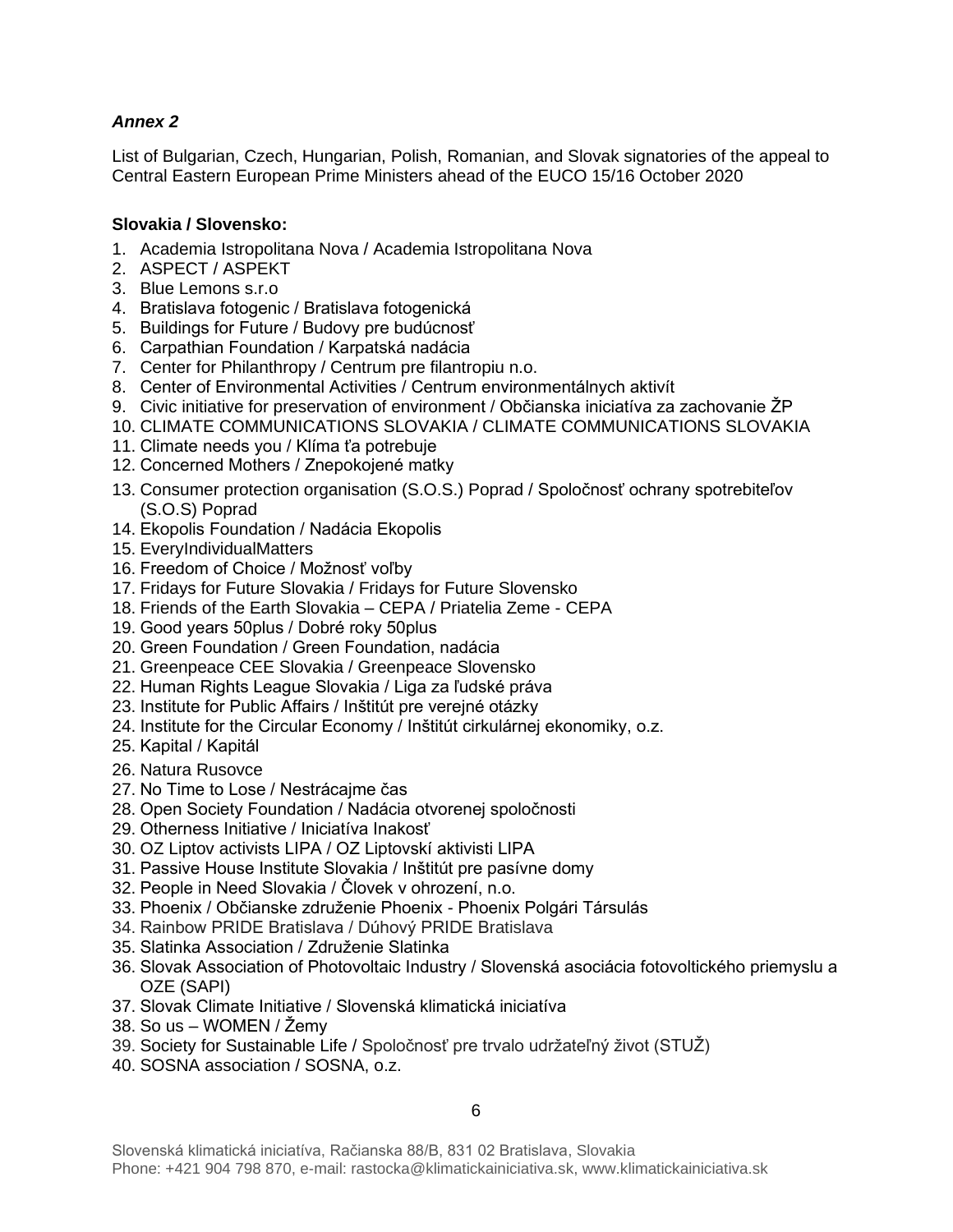- 41. Students without a name / Študenti bez mena
- 42. Sustainability Platform / Platforma udržateľnosti
- 43. SUSTO Sustainability Tools
- 44. Youth for Climate / Mladí za klímu
- 45. ZO6 SNLP Bratislava / ZO6 SZOPK Bratislava

## **Bulgaria / Bulharsko:**

- 46. Environmental Association Za Zemiata / Friends of the Earth Bulgaria / Екологично сдружение "За Земята"
- 47. Greenpeace CEE Bulgaria / "Грийнпийс" България
- 48. BlueLink Foundation / Фондация "БлуЛинк"
- 49. CREACTA ASSOCIATION / Сдружение КРЕАКТА
- 50. Bobov dol Municipality / Община Бобов дол
- 51. Klub 8 Ltd/ Magazine 8 / Клуб 8 ООД/ издател на Списание 8
- 52. Shtastlivetsa Sofia Civic Association / Софийско гражданско сдружение "Щастливеца"
- 53. Regional Economic Development Agency of Stara Zagora / Агенция за регионално икономическо развитие - Стара Загора
- 54. Gorichka / Горичка
- 55. Bulgarian Photovoltaic Association / Българска фотоволтаична асоциация
- 56. Ecological Manifesto ManEco / Екологичен манифест МанЕко
- 57. Bulgarian Environmental Partnership Foundation / Фондация "ЕкоОбщност"

### **Czech Republic/ Česko:**

- 58. Nádech z.s.
- 59. Chebsko for Climate / Chebsko za klima, z.s.
- 60. Doctors for future, Czech republic / Doctors for future, Česká republika
- 61. Parents for future, Czech republic
- 62. ZO ČSOP JARO Jaroměř
- 63. Centre for Transport and Energy / Centrum pro dopravu a energetiku, z.s.
- 64. Czech for Climate / Česko za klima, z.s.
- 65. PILGRIM University of Nature / PILGRIM Potulná univerzita přírody
- 66. Network of ecological counseling STEP / Síť ekologických poraden STEP
- 67. Eurosolar.cz, the national section of the European Association / Eurosolar.cz, národní sekce evropské asociace
- 68. Extinction Rebellion Czech Republic / Extinction Rebellion Czech Republic Rebelie proti vyhynutí, z.s.
- 69. NESEHNUTÍ Independent Social Ecological Movement
- 70. Na mysli, z.ú.
- 71. Climate Coalition Olomouc / Klimatická koalice Olomouc
- 72. Faculty of Environment, Jan Evangelista Purkyně University / Fakulta životního prostředí, Univerzita Jana Evangelisty Purkyně
- 73. Calla Association for Preservation of the Environment / Calla Sdružení pro záchranu prostředí
- 74. Parents for Climate Liberec / Rodiče za klima Liberec, z. s.
- 75. Slušná firma, z.s.
- 76. Juniperia, z.s.
- 77. JRK Czech republic / JRK Česká republika s.r.o.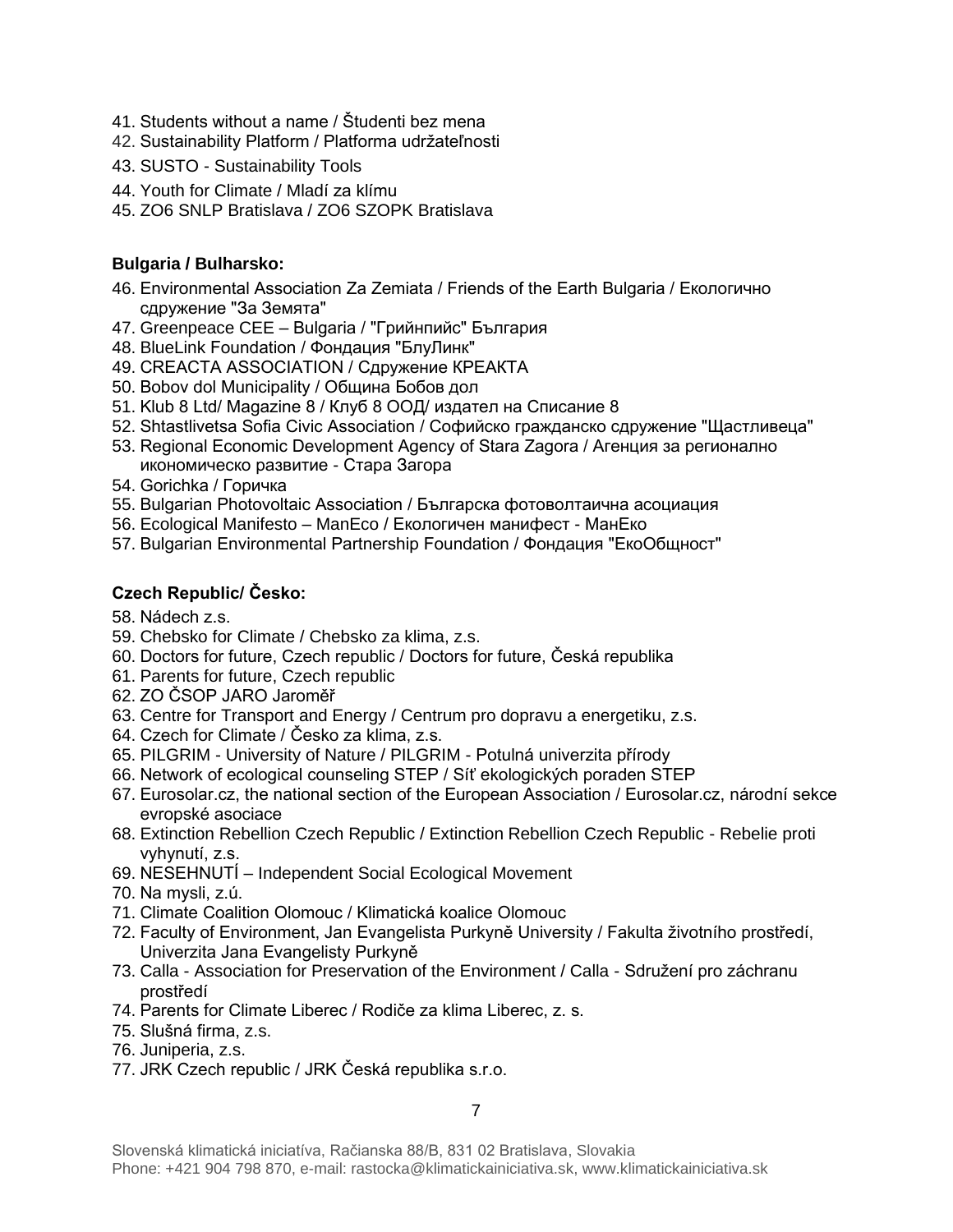- 78. CZ Biom z.s.
- 79. Limity jsme my
- 80. EkoWATT CZ s. r. o.
- 81. EkoWATT z. s. / EkoWATT z. s., Středisko pro obnovitelné zdroje a úspory energie
- 82. Czech Environmental Partnership Foundation / Nadace Partnerství
- 83. Institute for Circular Economy / Institut Cirkulární Ekonomiky
- 84. Fair Venture s.r.o.
- 85. Institute of Anxiety / Institut úzkosti
- 86. [ARE | are-events.org z. s.](http://are-events.org/)
- 87. Czechia Against Poverty and Inequality / Česko proti chudobě a nerovnostem
- 88. Hnutí DUHA Friends of the Earth Czech Republic / Hnutí DUHA Přátelé země
- 89. Chemické divadlo, z.s.
- 90. Ecological Institute Veronica / Ekologický institut Veronica (ZO ČSOP Veronica)
- 91. Tři Ocásci sou družstvo. Sociální družstvo!
- 92. Greenpeace Czech Republic / Greenpeace Česká republika
- 93. ArtMap
- 94. MAK! / MAK! (mobilní architektonická kancelář)
- 95. UM UM Community Festival of Contemporary Theatre and Arts / UM UM o.z.
- 96. Arnika
- 97. Líšeň Sobě z. s.
- 98. Centre for Experimental Theatre / Centrum experimentálního divadla, p. o. (Divadlo Husa na provázku, HaDivadlo, Terén)
- 99. SCHOOL OF IMPROVISATION / ŠKOLA IMPROVIZACE IMPROVIZUJ S.R.O.
- 100. Universities for climate / Univerzity za klima
- 101. Flash Art
- 102. NaZemi
- 103. Lipka školské zařízení pro environmentální vzdělávání Brno / Lipka
- 104. Malvazinky Patriots / Přátelé Malvazinek, z.s.
- 105. The Bearable Living in the Center of Prague association / Snesitelné bydlení v centru Prahy, z.s.
- 106. C2c circle of curators and critics / C2c kruh kurátorů a kritiků, z.s.
- 107. Fridays For Future Czech Republic / Fridays For Future Česká republika
- 108. Society and Economy Trust / Trast pro ekonomiku a společnost
- 109. Etc. galerie / Etc. gallery
- 110. Ateliér Intermédií FaVU VUT / Intermedia Studio FaVU VUT
- 111. Punctum, z.s.
- 112. Geisslers Hofcomoedianten, z. s.
- 113. ZO ČSOP Morava
- 114. ZO ČSOP Arion
- 115. Faculty of Arts and Architecture, Technical University of Liberec / Fakulta umění a architektury, Technická univerzita v Liberci
- 116. Art for climate / Umění pro klima
- 117. Entrance Gallery / Galerie Entrance
- 118. Studio New Media2, AVU / Ateliér Nová Média 2, AVU
- 119. Artyčok.TV
- 120. 35M2 gallery /Galerie 352M
- 121. Flora Theatre Festival, z.s.
- 122. Platform for Social Housing / Platforma pro sociální bydlení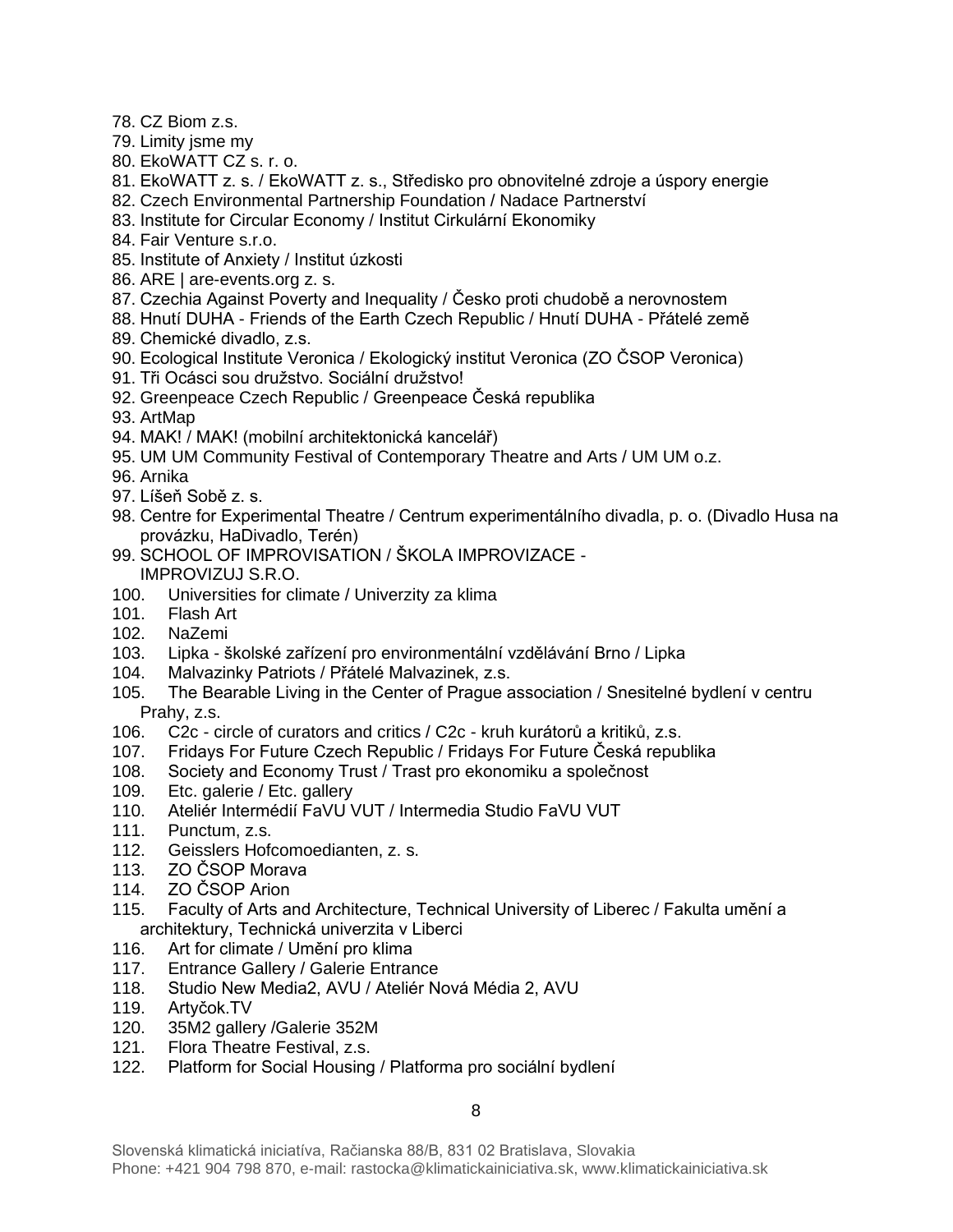- 123. Czech Union for Nature Conservation Environmental Service Organization / ČSOP Ekologická servisní organizace
- 124. Palm Oil Watch International / Koalice proti palmovému oleji
- 125. Jindřich Chalupecký Society / Společnost Jindřicha Chalupeckého
- 126. Centre for Contemporary Art FUTURA / Centrum současného umění FUTURA
- 127. Czech Climate Coalition / Klimatická koalice

# **Europe / Európa:**

128. Climate Reality Europe

### **Hungary / Maďarsko:**

- 129. NSC-FoE Hungary / Magyar Természetvédők Szövetsége (MTVSZ)
- 130. Green Connection Association / Zöld Kapcsolat Egyesület
- 131. Energiaklub Climate Policy Institut / Energiaklub Egyesület
- 132. Hungarian Energy Efficiency Institute (MEHI) / Magyar Energiahatékonysági Intézet (MEHI)
- 133. Clean Air Action Group / Levegő Munkacsoport
- 134. Hungarian PV and Solar Collector Association / Magyar Napelem Napkollektor Szövetség
- 135. WWF Hungary / WWF Magyarország
- 136. Hungarian Climate Alliance / Éghajlatvédelmi Szövetség
- 137. Environmental Planning and Education Network / Környezeti Tervezési és Nevelési Hálózat
- 138. Energy Efficient Wekerle Civic Society / Energiahatékony Wekerle Civil Társaság
- 139. Protect the Future Association / Védegylet Egyesület
- 140. KÖVET Association for Sustainable Economies / KÖVET Egyesület a Fenntartható Gazdaságért
- 141. GreenDependent Institute / GreenDependent Intézet
- 142. Women for Balaton Association / Nők a Balatonért Egyesület
- 143. Peter Beretzk Nature Protection Club / Beretzk Péter Természetvédelmi Klub
- 144. Green Circle of Pecs / Pécsi Zöld Kör
- 145. Green Action Association / Zöld Akció Egyesület
- 146. Green Circle / Zöld Kör<br>147. TU Budapest Green Cir
- 147. TU Budapest Green Circle / BME Zöld Kör
- 148. Environmental Management and Law Association / Környezeti Management és Jog Egyesület
- 149. Extinction Rebellion Hungary / Extinction Rebellion Magyarország
- 150. Refllex Environmental Association / Refllex Környezetvédő Egyesület
- 151. Consultants for Sustainable Development / Tanácsadók a Fenntartható Fejlődésért
- 152. Tree of Life Environmental Protection Association / Életfa Környezetvédő Szövetség
- 153. Magosfa Foundation for Environmental Education and Ecotourism / Magosfa Környezeti Nevelési és Ökoturisztikai Alapítvány
- 154. CSEMETE Association Of Nature And Environmental Protection / CSEMETE Természet- és Környezetvédelmi Egyesület
- 155. Greenpeace Hungary / Greenpeace Magyarország Egyesület
- 156. Serpentes Foundation / Serpentes Alapítvány